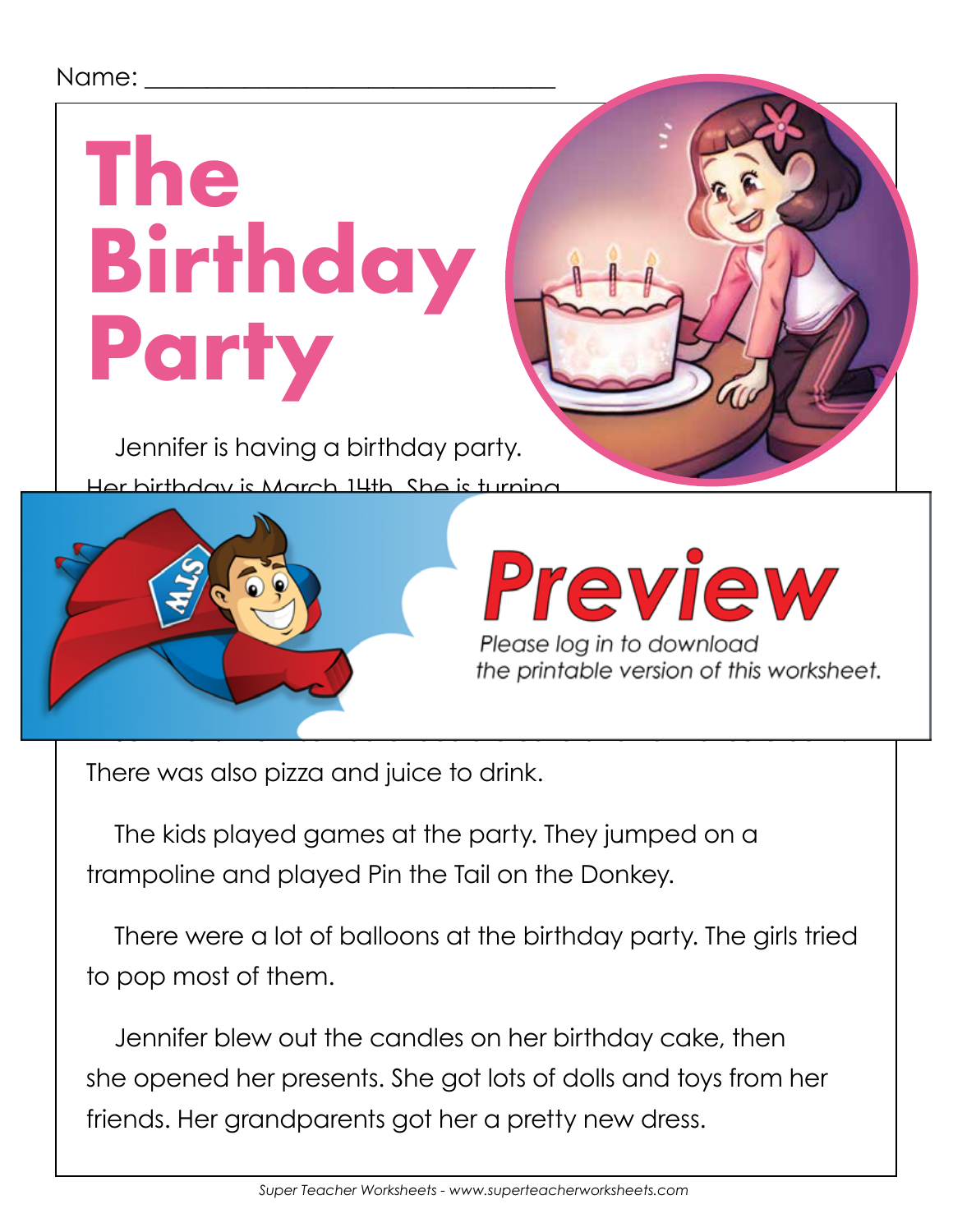#### Name:

# **The Birthday Party**

**1.** How old will Jennifer be?



## Preview

Please log in to download the printable version of this worksheet.

**4.** How many friends came to the party?

**5.** What did Jennifer's grandparents get her?

\_\_\_\_\_\_\_\_\_\_\_\_\_\_\_\_\_\_\_\_\_\_\_\_\_\_\_\_\_\_\_\_\_\_\_\_\_\_\_\_\_\_\_\_\_\_\_\_\_\_\_\_\_\_\_\_\_\_\_\_\_\_\_\_

\_\_\_\_\_\_\_\_\_\_\_\_\_\_\_\_\_\_\_\_\_\_\_\_\_\_\_\_\_\_\_\_\_\_\_\_\_\_\_\_\_\_\_\_\_\_\_\_\_\_\_\_\_\_\_\_\_\_\_\_\_\_\_\_

\_\_\_\_\_\_\_\_\_\_\_\_\_\_\_\_\_\_\_\_\_\_\_\_\_\_\_\_\_\_\_\_\_\_\_\_\_\_\_\_\_\_\_\_\_\_\_\_\_\_\_\_\_\_\_\_\_\_\_\_\_\_\_\_

 $\overline{\phantom{a}}$  , and the contract of the contract of the contract of the contract of the contract of the contract of the contract of the contract of the contract of the contract of the contract of the contract of the contrac

\_\_\_\_\_\_\_\_\_\_\_\_\_\_\_\_\_\_\_\_\_\_\_\_\_\_\_\_\_\_\_\_\_\_\_\_\_\_\_\_\_\_\_\_\_\_\_\_\_\_\_\_\_\_\_\_\_\_\_\_\_\_\_\_